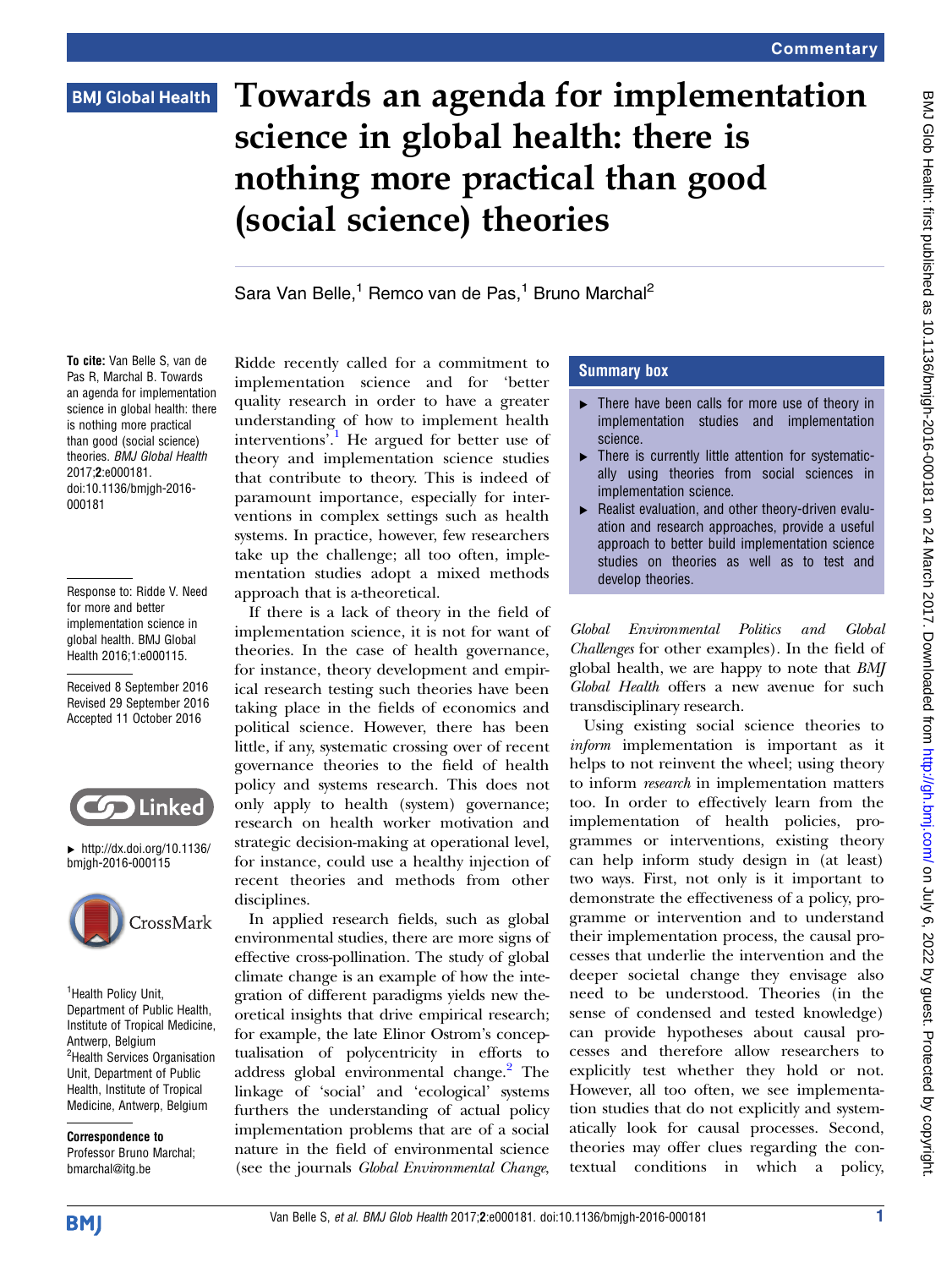programme or intervention is likely to work (or not). Needless to say, this can inform study design so as to enable the testing of these propositions and potentially improve claims of external validity.

One step beyond theory-informed implementation science is theory-building implementation science. We agree again with Ridde and would like to specify that implementation science is well placed to contribute to building of theories of the middle range. Merton defined these as "theories that lie between the minor but necessary working hypotheses (…) and the all-inclusive systematic efforts to develop a unified theory that will explain all the observed uniformities of social behavior, social organization and social change."<sup>[3](#page-2-0)</sup> While there are arguably no unified theories in social science, examples of grand theories that attempt to explain core social issues include functionalism, symbolic interactionism and social exchange theory. Examples of theories of the middle range are cognitive dissonance, self-fulfilling prophecy, reference group theory, etc. Such empirically testable theories have the potential not only to inform implementation science studies: they can be refined through repeated studies, gradually gaining in validity and thus in capacity to guide the implementation. In this way, nothing is more practical than a good theory.<sup>[4](#page-2-0)</sup>

One approach to research that is explicitly built on developing middle range theories is realist evaluation (or realist research). Developed by Pawson and Tilley in the late  $1990s<sup>5</sup>$  $1990s<sup>5</sup>$  $1990s<sup>5</sup>$  realist evaluation is inspired by critical realism, of which Ridde says that "theoretical approach of critical realism, (which) is not well-tested in LMICs [low- and middle-income countries]". [1](#page-2-0) This should not be surprising: critical realism is a philosophy of science, developed by Bhaskar, Archer et al.<sup>[6](#page-2-0)</sup> Realist research adopted some key principles of critical realism<sup>[7](#page-2-0)</sup> and is much more used in health policy and systems research than critical realism itself. The clarion call of realist research 'to find out not only what works, but how, for whom and why?' is nowadays widely echoed in this field. In our experience, this is with just cause: realist research (and theory-driven approaches in general) is well suited to demonstrate the interplay between policy, programme or intervention, context, actors, causal mechanisms and outcomes. It is, indeed, complexity-sensitive. $8$  Realist research explicitly aims at building and refining middle range theory through the analytical comparison between cases and by using the configuration of contextual conditions, mechanisms and outcomes as a heuristic. The gradual development of theory during analysis provides a bridge between cases.

These days, realist research seems to be fashionable in health policy and system research. In our view, one reason is it provides health researchers from biomedical backgrounds with a pragmatic handle to understand the nuts and bolts of interventions, programmes and policies, and showing in the process how social science theory is actually built and applied. It stimulates the mobilisation of ideas and theories from other disciplines

BMJ Glob Health: first published as 10.1136/bmigh-2016-000181 on 24 March 2017. Downloaded from http://gh.bmj.com/ on July 6, 2022 by guest. Protected by copyright BMJ Glob Health: first published as 10.1136/bmjgh-2016-000181 on 24 March 2017. Downloaded from <http://gh.bmj.com/> on July 6, 2022 by guest. Protected by copyright

—indeed, it even requires it—and this helps in analysing of the complex problems that health policy and systems researchers, as well as implementation scientists, look into.

We take the example of research of health policy implementation. In our view, such studies in essence need to cover the upstream processes of policy formulation and development, their translation into programmes, the required conditions ('enabling environment') needed to achieve successful implementation and the feedback loops from the operational level back to policy formulation. They need to take into account actors, positions, power, interests and relations. Theories from political science, economics, public administration, organisational theory and organisational psychology (to name just a few relevant disciplines) can inform the research of each stage, interface or feedback loop. Moreover, these fields also provide a number of theories on policy implementation. Realist researchers explore which theories may be used to develop an initial middle range theory. They also elicit the assumptions of the policymakers, programme managers, implementing providers, citizens, etc who all have ideas about why the policy will be successfully implemented or not. The end result is an initial hypothesis (middle range theory) that will guide their further study into the effectiveness of the policy in question, why it is successfully implemented (or not), who is implementing (or not), how and under which conditions.

The down-side of the current popularity of realist research is that researchers increasingly use the slogan and label their studies as 'realist' without applying its principles.[9 10](#page-2-0) This reflects a similar development in mixed methods studies, or multiple case studies, which too are often developed a-theoretically. However, we also acknowledge that the application of realist research is by no means easy, especially for beginning researchers with a scant background in social sciences and in theory development. Developing good theories from implemented health interventions indeed may require the mobilisation of multiple social science theories and concepts. Social science researchers can help identify good starter theories, and tease out the mechanisms at work, from the level of the cognitive and relational drivers of behaviour up to organisational and wider institutional mechanisms.

Testing theories has its own challenges. We take here again the example of health governance research. Global health research has made some forays in policy analysis, using older, yet still powerful, frameworks. Much less has it engaged with current governance theories, which reflect an actor-oriented, institutionalist turn in political science and economics. $\frac{11}{11}$  Such theories are not easy to operationalise in terms of interventions, and testing them in the (health) settings in low-income and middle-income countries (LMICs) is not evident. Furthermore, almost all governance theories originate in high-income countries—even theories of global governance. As Ridde asserts in relation to policy analysis, these